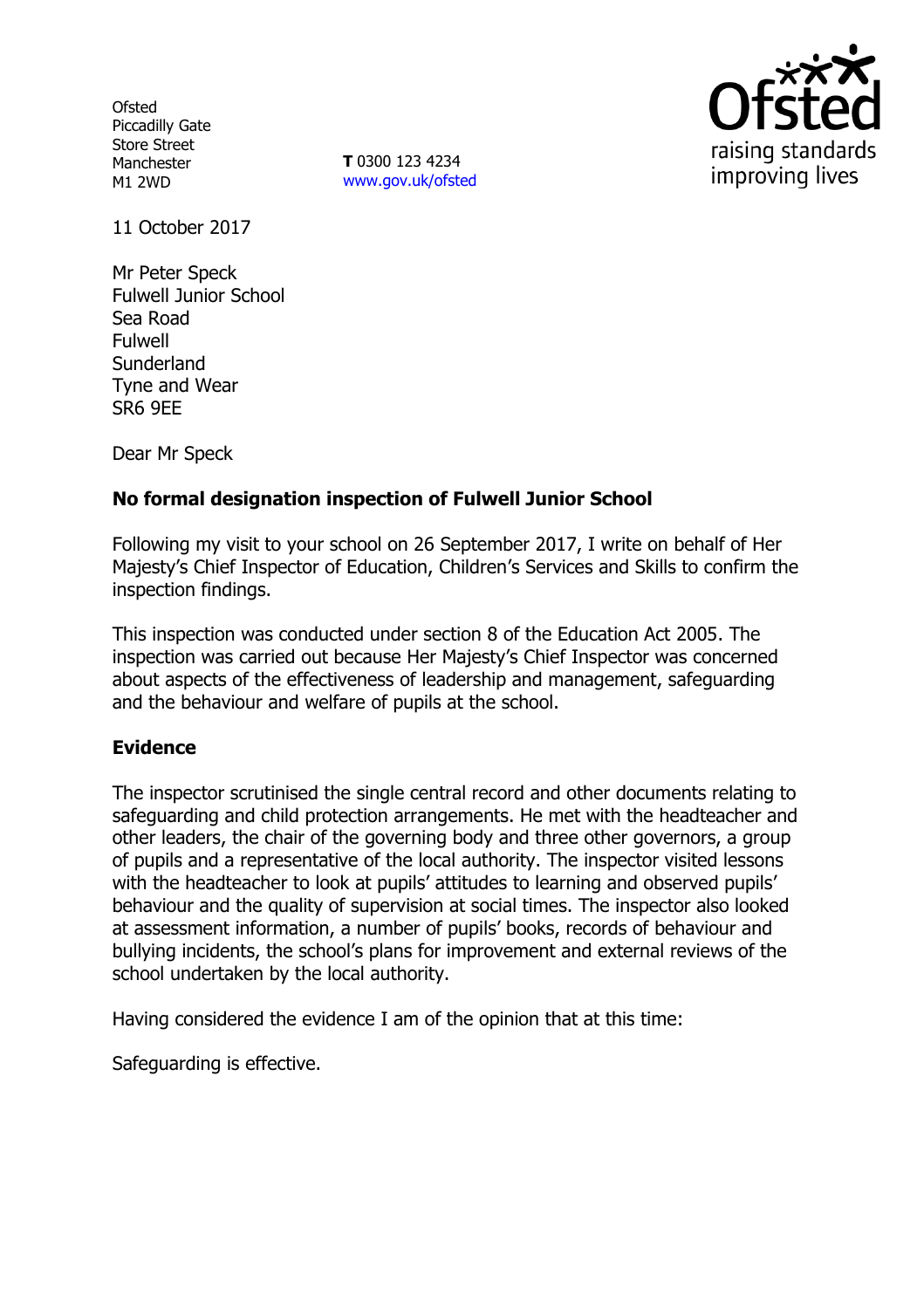

## **Context**

Fulwell Junior School is larger than the average-sized primary school with around 360 pupils on roll. Most pupils are White British. The proportion of pupils known to be eligible for the pupil premium is below average. The proportion of pupils who have special educational needs and/or disabilities is below the national average. The school meets the government's current floor standards, which are the minimum expectations for pupils' attainment and progress in English and mathematics at the end of key stage 2. The school appointed a new headteacher in January 2015 following a short period in which the school was led by an acting headteacher.

# **Safeguarding**

Leaders ensure that pupils are safe and that a culture of vigilance is maintained. Thorough and systematic checks are made on all adults who work in or visit the school. Leaders also ensure that all members of staff are trained in safeguarding and regularly briefed to ensure that they understand the duty upon them to protect children from harm. Leaders and governors periodically review and amend safeguarding policies and practices, as necessary. Although leaders deal with relatively few child protection cases, they act quickly and involve external agencies and parents appropriately to achieve a swift resolution. The leadership team has ensured that safeguarding arrangements are fit for purpose and that records are detailed and of good quality.

## **Personal development, behaviour and welfare**

The standard of pupils' behaviour in lessons and at social times is excellent. Pupils are extremely polite and respectful of one another. They behave calmly around the school site, and look after the school site impeccably. In lessons, pupils show enjoyment as teachers are good at making learning activities interesting and fun. Pupils are keen to participate and take part enthusiastically in practical activities and group work. They also eagerly speak up in lessons and many give thoughtful, extended answers to the teacher's questions. In each classroom visited during the inspection, pupils showed respect for the teacher's authority and relationships were very positive.

Last year, leaders undertook a wide-ranging consultation on the behaviour management policy because they wanted to ensure that there was greater consistency of approach. Leaders carefully considered the views of pupils in the process. Following the consultation, all members of staff have agreed and implemented the new policy. Leaders have also implemented a programme based on the United Nations Convention on the Rights of the Child, which has helped staff and pupils develop their understanding of rights and responsibilities. Under this approach, each class has drawn up a classroom charter which has helped to further improve behaviour. A similar playground charter, also written by the pupils, is contributing to the excellent behaviour at social times. These approaches, together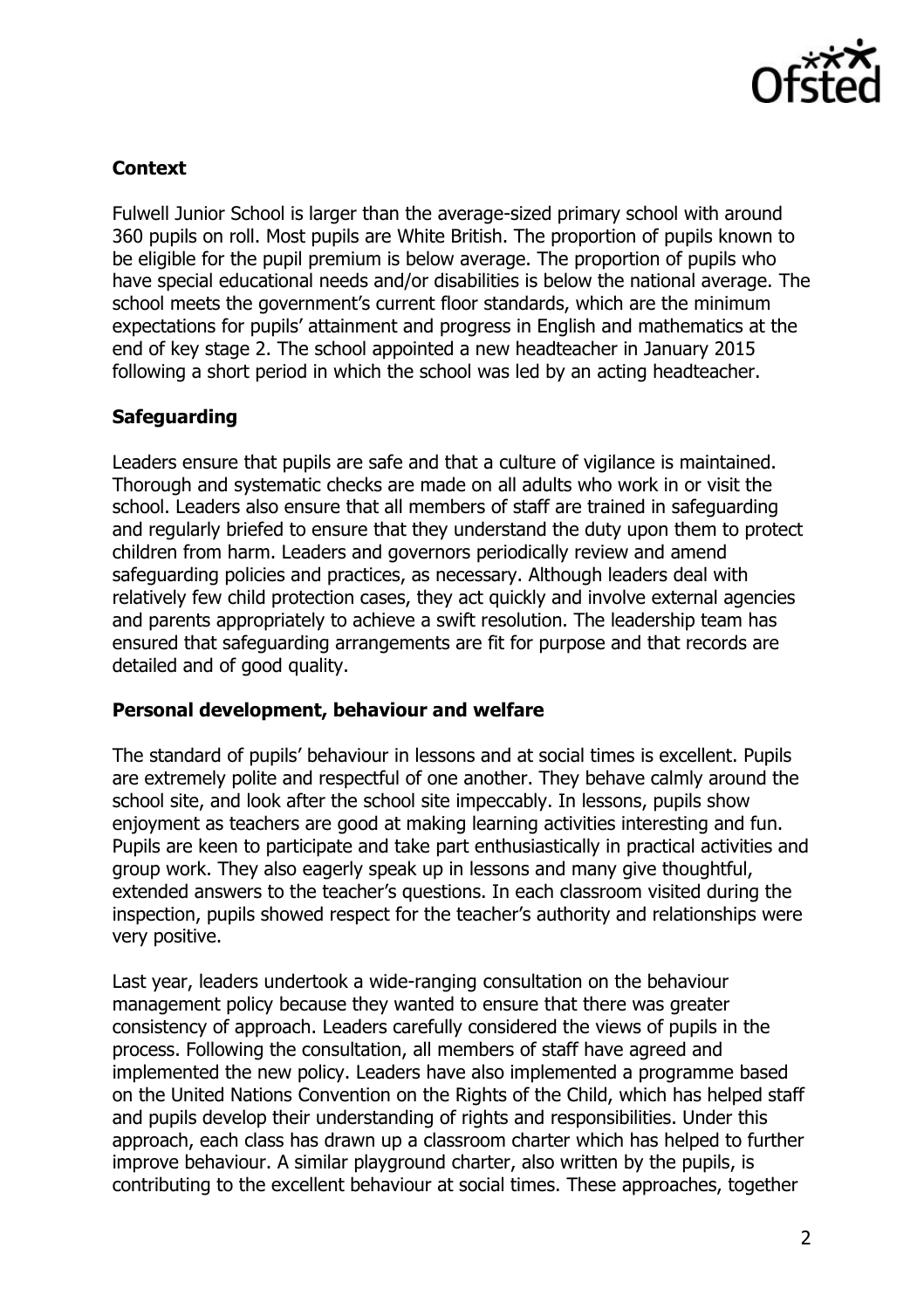

with the wider programme of learning to foster pupils' personal, social, health and economic understanding, are making a positive contribution to pupils' understanding of British values and preparing them well for life in modern Britain.

Pupils feel safe. They describe teachers as friendly, kind and helpful and they trust teachers and other adults to sort out any concerns they have. For example, the younger pupils who feel worried or vulnerable are encouraged to write down what is troubling them and to feed their worry to the 'worry-monster'. The approach allows teachers to check on the well-being of pupils and to intervene and provide support where it is required. Pupils also report little bullying and feel confident that members of staff would act quickly to sort it out. Most respondents to the school's recent parent and pupil surveys agree that the school deals effectively with bullying. Nevertheless, a few parents have felt unhappy with leaders' response to bullying concerns. Checks on records of bullying and behaviour incidents show that leaders have thorough systems in place to monitor the relatively few incidents that do happen and that they make strenuous efforts to resolve problems, involving parents throughout.

#### **Leadership and management**

Following his appointment in January 2015, the headteacher identified some weaknesses in the quality of teaching, learning and assessment. He also noted that rates of progress in English and mathematics had been variable from year to year. A review of teaching by the local authority also highlighted variability in the quality of teaching at the time. As a result, the headteacher stepped up the level of checks and challenged some teachers to 'up their game' and to do things differently. Some teachers were initially resistant to some of the changes leaders wanted to implement.

Across this period, the governors also increased the frequency of their monitoring and meetings to hold leaders to account. Their thorough systems for checking on pupils' progress and the quality of teaching presented a robust challenge to leaders at all levels. A further external review by the local authority later that year confirmed that progress was being made. The overall quality of teaching had improved and there was an increasing proportion of high-quality practice. Teachers who needed help had responded positively to support.

Governors have maintained a high level of scrutiny and monitor the impact of leaders' work tightly. This has placed considerable pressure on the headteacher, who at times has felt unsupported in making the necessary changes. He is a reflective practitioner and accepts that he did not consult staff widely enough when making changes to teaching and learning policies, and that this caused frayed relationships with some members of staff. He has benefited considerably from the guidance he has received from the chair of the governing body and has adopted a more consultative approach. Following this difficult period, relationships in the school at all levels are now very positive. Leaders hold an accurate evaluation of the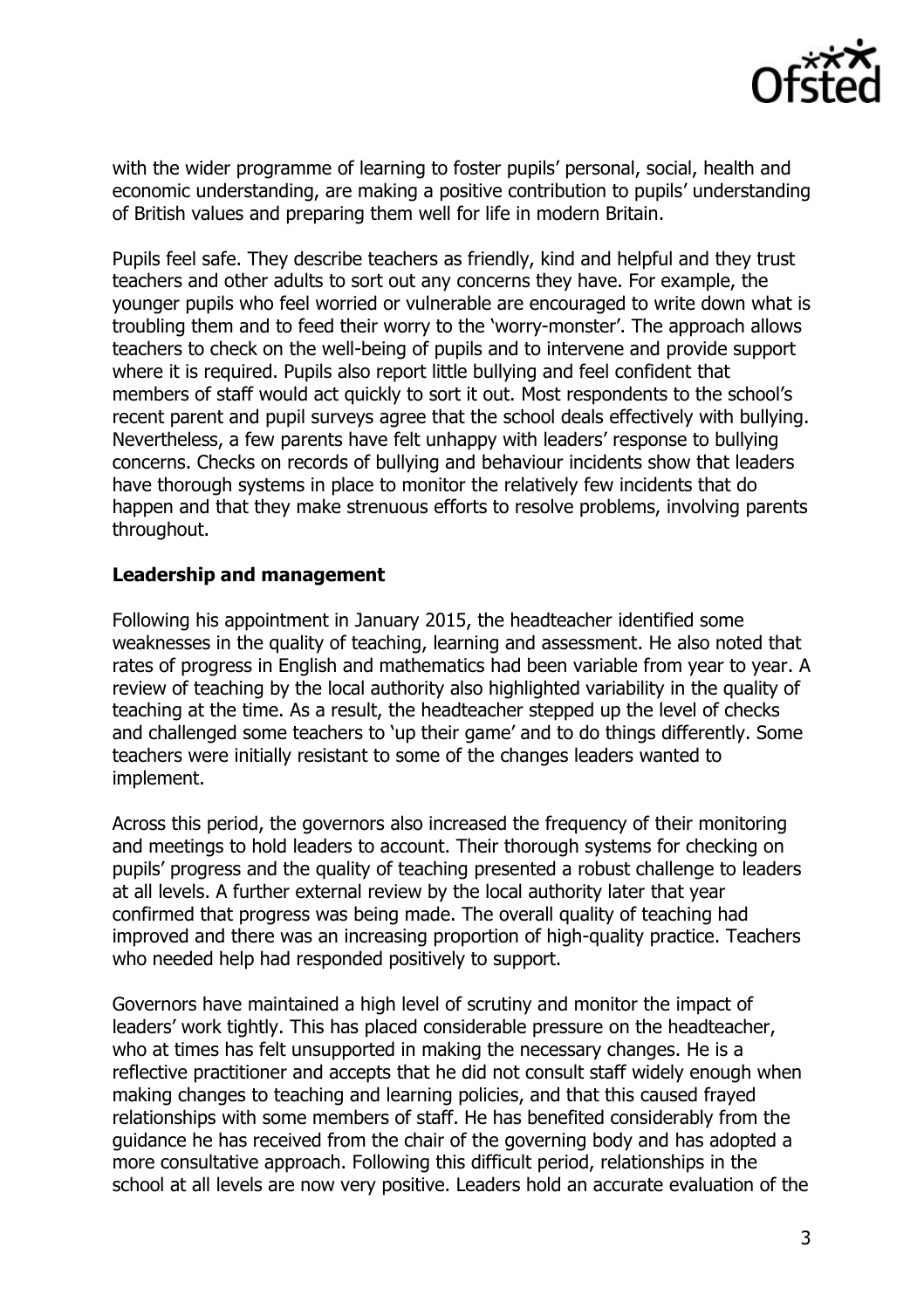

school's many strengths and know where there are weaknesses. Improvement plans are suitably detailed and leaders and governors use them effectively to move the school forward. The senior leadership team communicates priorities clearly and provides members of staff with good support to achieve the school's objectives.

The headteacher continues to implement changes in order to fully meet the raised expectations of the national curriculum. New assessment systems have been introduced, following the removal of national curriculum levels, and these are now well embedded and used effectively. Teachers work in groups of three to develop aspects of teaching and learning, and leaders frequently visit lessons, identify good practice and share it through staff meetings and training sessions. Further wellconsidered changes have been introduced this September. The school has moved away from setting pupils by ability and has adopted a mixed-ability model. Teacher training has focused on ensuring that lesson planning meets the needs of pupils with different starting points and, in particular, the most able pupils are challenged sufficiently to make rapid progress. Teachers are on board with the changes and there is positive momentum to make sure that the new approaches are fully effective.

There are promising signs already. The provisional results of this summer's national curriculum tests at the end of key stage 2 show that many more pupils attained the higher standard in reading and mathematics than in the previous year. In 2017, over two thirds of pupils attained the expected standard in reading, writing and mathematics, which was well above the national average. The most able pupils did much better than in 2016 and the gap in attainment between disadvantaged pupils and others in the school narrowed markedly. Pupils who have special educational needs and/or disabilities made strong progress because of the excellent support they received. The school's own assessment information for pupils currently in the school indicates that increasing proportions of pupils are on track to make strong progress and attain the higher standards at the end of Year 6. Nevertheless, published data about the school's performance in recent years indicates that rates of progress in English and mathematics have been no better than average. Scrutiny of the work in pupils' books, however, shows that pupils do make strong and sustained progress. Teachers hold high expectations and challenge pupils effectively. Pupils take real pride in the presentation of their work and develop very good handwriting skills. The quality of their work improves rapidly over time. Pupils regularly draw upon their knowledge of mathematics to solve problems and develop confidence in handling number. Pupils told the inspector that they enjoy the work set for them and find it challenging.

#### **External support**

The quality of support from the local authority has been variable. Following the appointment of the headteacher in 2015, its work to review the quality of teaching in the school was helpful in highlighting some weaknesses that had developed since the previous inspection. Evidence confirmed the headteacher's own evaluation and